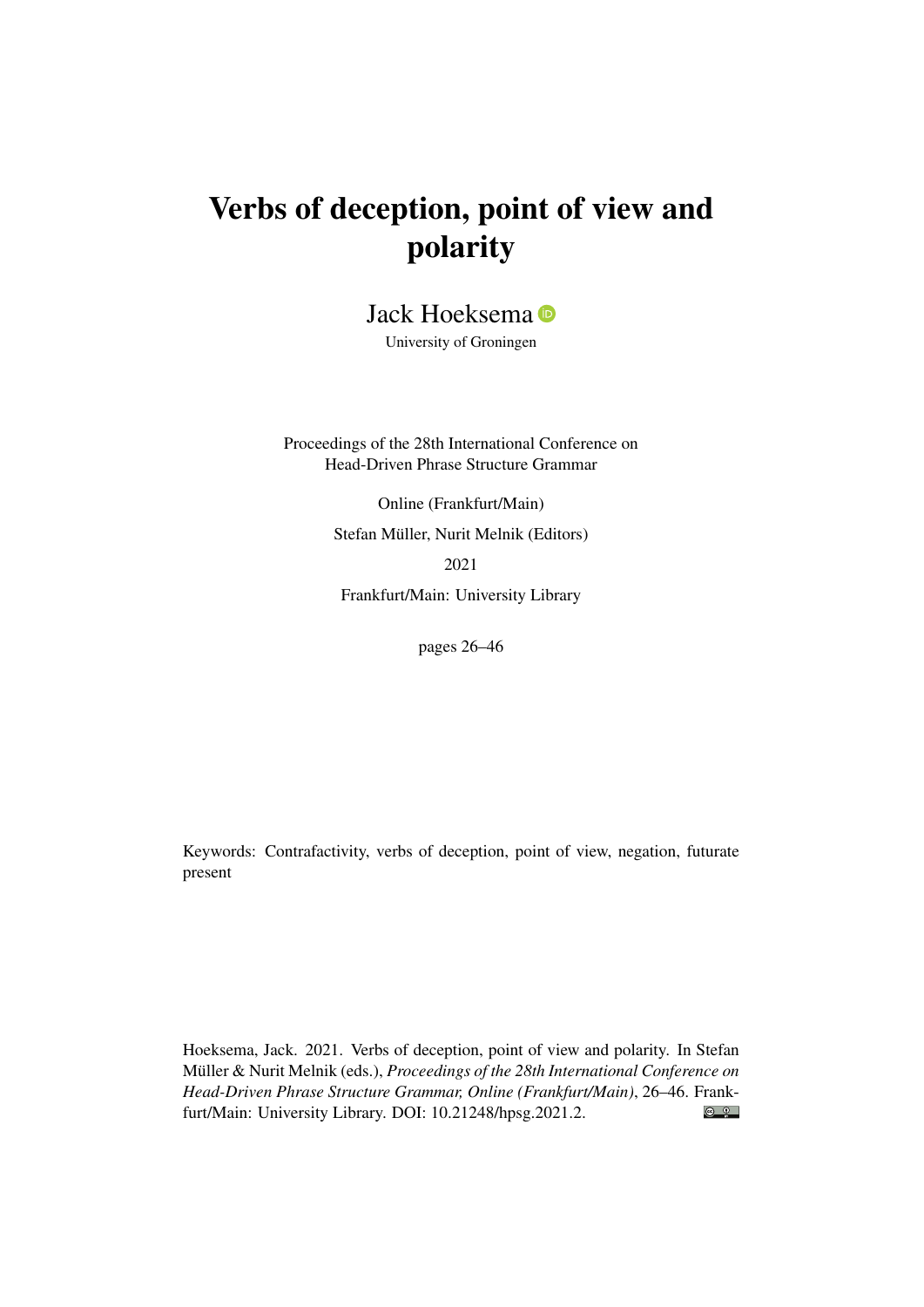#### **1. Introduction**

Making somebody wise would seem to be a laudable thing to do. However, in Dutch and German the combination *make wise*, rendered in these languages as *wijsmaken* and *weismachen* respectively, is used to express an act of deception. German *jemandem etwas weismachen* means to fool somebody into believing something false. Clearly, the compound verb has a noncompositional interpretation, which is derived from an older interpretation *to inform somebody about something,* possibly as a result of pragmatic entrenchment of an ironic use. Some typical examples are given in (1) for German and (2) for Dutch:

- (1) German
	- a. Sie können mir doch nicht weismachen, dass es stimmt. you can me PRT not wise-make that it OK "You can't fool me into thinking that it is correct"
	- b. Wir sollten uns doch nichts weismachen! we should REFLPRT nothing wise-make "We shouldn't delude ourselves"
- (2) Dutch
	- a. Maak jezelf niet wijs dat de kans heel klein is Make yourself not wise that the chance very small is "Don't fool yourself into believing that chances are very slim"
	- b. Hem werd wijsgemaakt dat ze een Duitse was him was wise-made that she a German was "He was led to believe (falsely) that she was German"

The two verbs have the unusual property of being *contrafactive*, that is to say, they presuppose the falsity of their complement. Consider the following Dutch examples:

- (3) a. Ze maakte me wijs dat ze rijk was. she made me wise that she rich was "She fooled me into believing that she was rich"
	- b. Maakte zij je wijs dat ze rijk was? made she you wise that she rich was? "Did she fool you into thinking that she was rich?"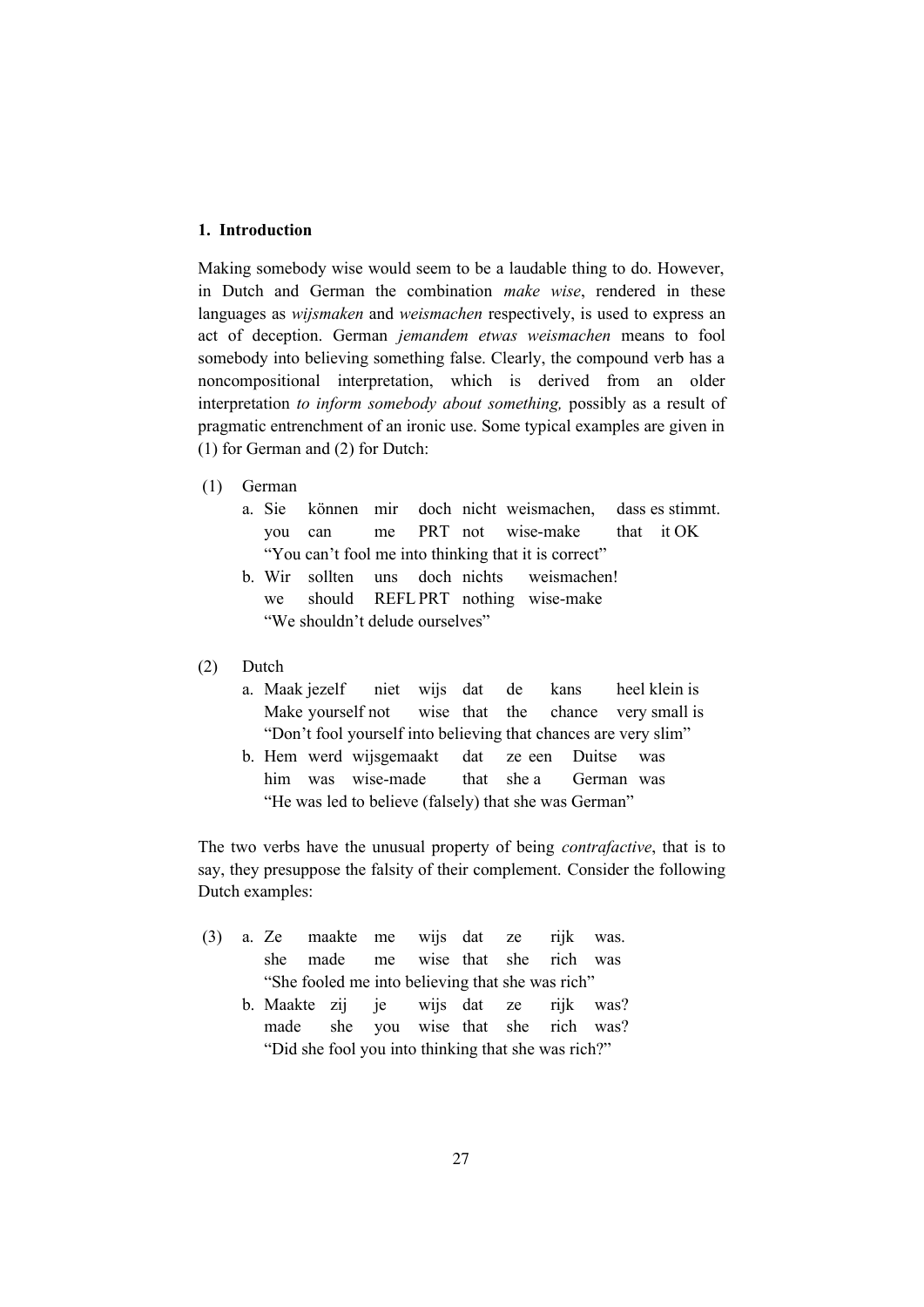c. Ze heeft me niet wijsgemaakt dat ze rijk was she has me not wise-made that she rich was "She has not fooled me into believing that she was not rich"

The assertion in a, the question in b and the negative assertion in c all presuppose the falsehood of the complement clause. Similar observations apply to the German counterparts of these sentences. Holton (2017) claims that there are no such verbs, at least not simplex verbs, and draws from this the far-reaching conclusion that propositional attitude verbs relate to facts, not propositions. A proposition can be false, a fact cannot. Now *wijsmaken* and *weismachen* are not simple verbs, but given their noncompositional interpretation, they could be viewed as semantically atomic, and hence as counterexamples to Holton's claim. Holton (2017: 247) notes that verbs such as *lie*, which might also be seen as contrafactive, do not take propositional complements. In his words: "one does not lie *that p*". This claim does not appear to hold for all speakers of English, since there is sufficient evidence from corpora that the verb *lie* may be used in combination with *that*-clauses. Here is just one illustrative example from the COCA corpus (see www.english-corpora.org/coca/), but there are plenty more, and, moreover, do not appear to be slips of the pen or substandard usage:

(4) A federal judge recently sanctioned the Manhattan lawyer for lying that his client was based in the UK instead of Brooklyn

*Wijsmaken* and *weismachen* are propositional attitude verbs that combine with finite complements (as well as nominal complements, most commonly pronouns denoting propositions, but occasionally full phrases such as *alternative Fakten* 'alternative facts,' a recent coinage for fibs and falsehoods). In Dutch, the most common complement is a *dat*-clause (equivalent to a *that-*clause in English) in indicative mood, in German either a *dass*-clause or a finite V2-clause, often in subjunctive ("Konjunktiv") mood. All of this is unsurprising for verbs of communication in these languages.

Let us for a moment compare this to English verbs of deception. Apart from *deceive*, thesaurus.com lists among others the following verbs, all of which express various shades and aspects of deception. They are not perfect synonyms, but overlap semantically. Note that hardly any of them combine with finite clauses.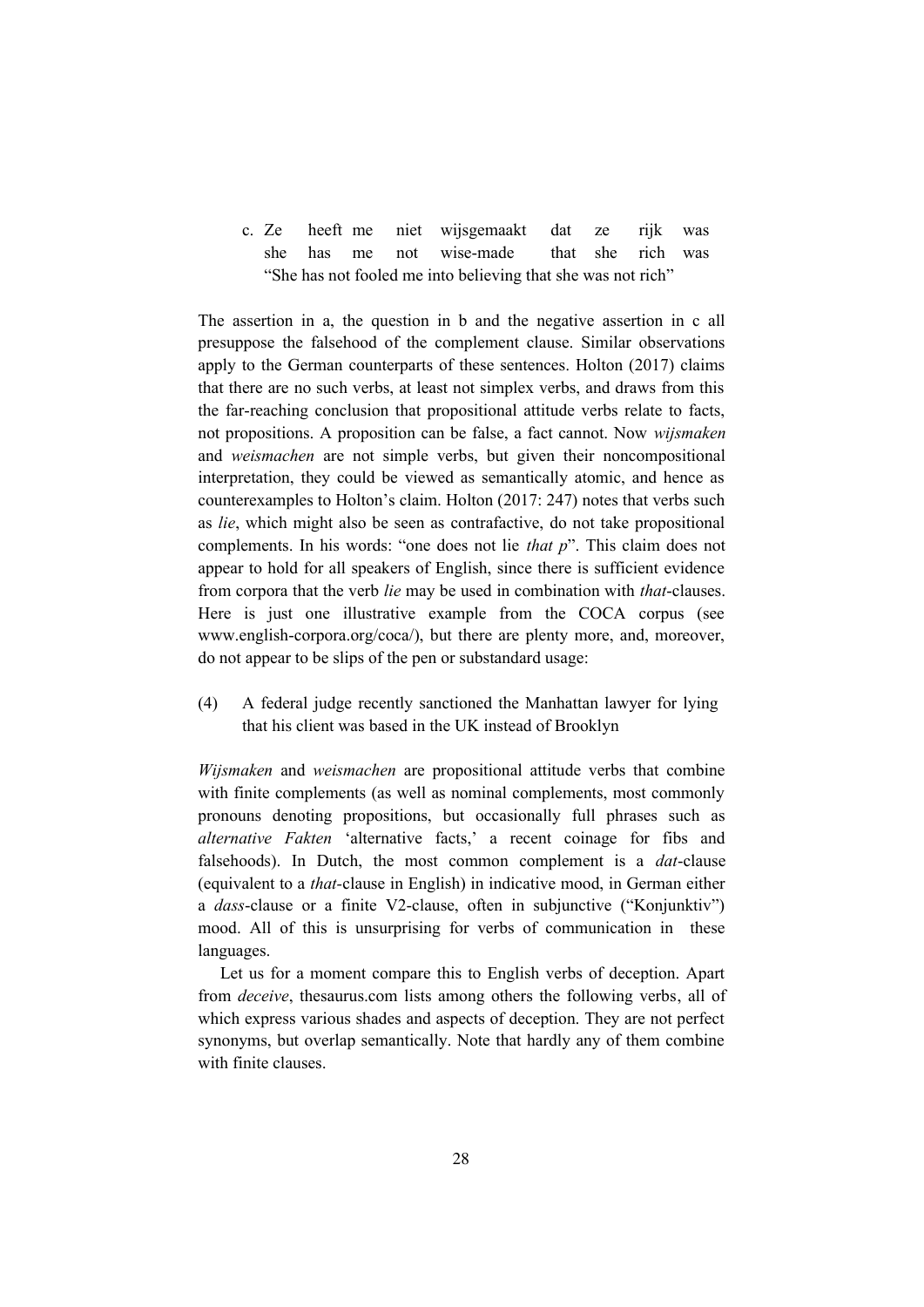(5) English verbs of deception: Bamboozle, betray, cheat, circumvent, defraud, delude, dupe, fool, hoodwink, swindle, take for a ride

You can take someone for a ride by telling them something false, for instance by claiming that you admire them (while secretly despising them). You can state this in German as follows:

(6) Sie hat ihm weisgemacht, dass sie ihn bewundert. she has him wise-made that she him admires "She has taken him for a ride by claiming that she admires him"

Note that the English translation separates two elements which are combined in the German original: a verb (or verbal idiom) to describe the deceptive nature of the interaction between the two protagonists in general terms, and a verb of saying introducing the finite clause. This reminds one of Talmy's theory of motion verbs (Talmy 1991), where he argues that English may conflate manner of motion and directed motion in a single verb, whereas Romance uses verbs to express motion and separate modifiers to indicate the manner. Here we have conflation in German and Dutch of two things: the act of communication and the fact that this act constitutes deception, which English mostly keeps separate, although some googling yields occasional examples of the verb *fool* followed by a finite complement, such as *I am trying to fool her that I am sleeping*. Perhaps this warrants some typological research in the spirit of Talmy. I should add here that verbs such as *wijsmaken* and *weismachen* are somewhat exceptional in Dutch and German as well, and that other verbs of deception, such as German *betrügen* 'to deceive, betray' do not have clausal complements.

#### **2. Licensing of negative polarity items**

A verb that presupposes the falsity of its complement would seem to be an ideal candidate for licensing negative polarity items. The literature identifies so-called emotive factive verbs and adjectives as triggers (cf. Linebarger 1987, Kadmon & Landman 1993, von Fintel 1999, Giannakidou 2006, Chierchia 2019, Duffley & Larrivée 2019). The general idea is that emotive factives carry a negative implicature which might be used to explain the possibility of polarity items. Compare the examples in (7):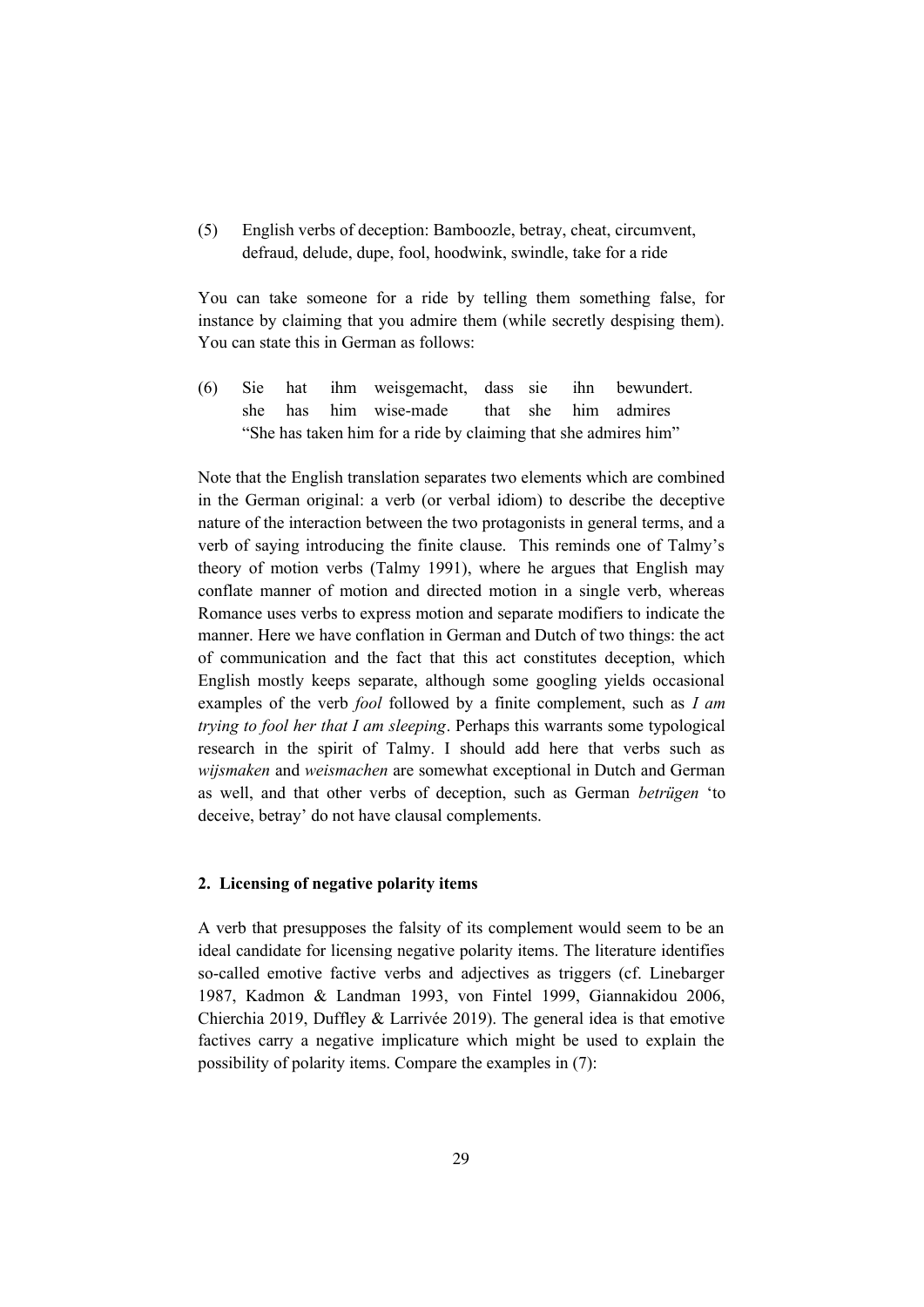- (7) a. I regret I said anything untoward.  $[\Rightarrow]$  wish I hadn't]
	- b. I am amazed he did anything at all  $[\Rightarrow]$  expected him not to do anything]
	- c. I am indignant that he offered them anything at all  $[\Rightarrow]$  I consider it not acceptable that he did]

However, *wijsmaken* and its German counterpart *weismachen* do not appear to offer this option. In (8 a-b) I give some examples with the polarity items *ook maar iets* (Dutch) and *auch nur etwas* (German), which mean 'even anything' or, in more idiomatic English, 'anything at all'.

(8) a. \*Je maakt me wijs dat hij ook maar iets gezien had you make me wise that he anything\_at\_all seen had "You fool me into believing he had seen anything at all" b. \*Hans versuchte mir weiszumachen Hans tried me make-believe dass er auch nur etwas gesehen hatte that he anything at all seen had "Hans tried to fool me into believing he had seen anything at all"

Note that verbs meaning *deny*, which do not presuppose but assert the falsity of their complements, are fine with these items:

- (9) a. Jan ontkende dat hij ook maar iets gezien had Jan denied that he anything at all seen had 'Jan denied having seen anything at all'
	- b. Hans leugnete das er auch nur etwas gesehen hatte Hans denied that he anything at all seen had 'Hans denied having seen anything at all'

We can make sense of this by considering the notion of Strawson entailment, first introduced by von Fintel (1999):

- (10) Strawson Downward and Upward Entailingness
	- A function f of type  $\langle \sigma, \tau \rangle$  is Strawson-DE iff for all x, y of type  $\sigma$ such that  $x \Rightarrow y$  (generalized entailment: x is more specific than y) and f(x) is defined (i.e. its presuppositions are met):  $f(v) \Rightarrow f(x)$ .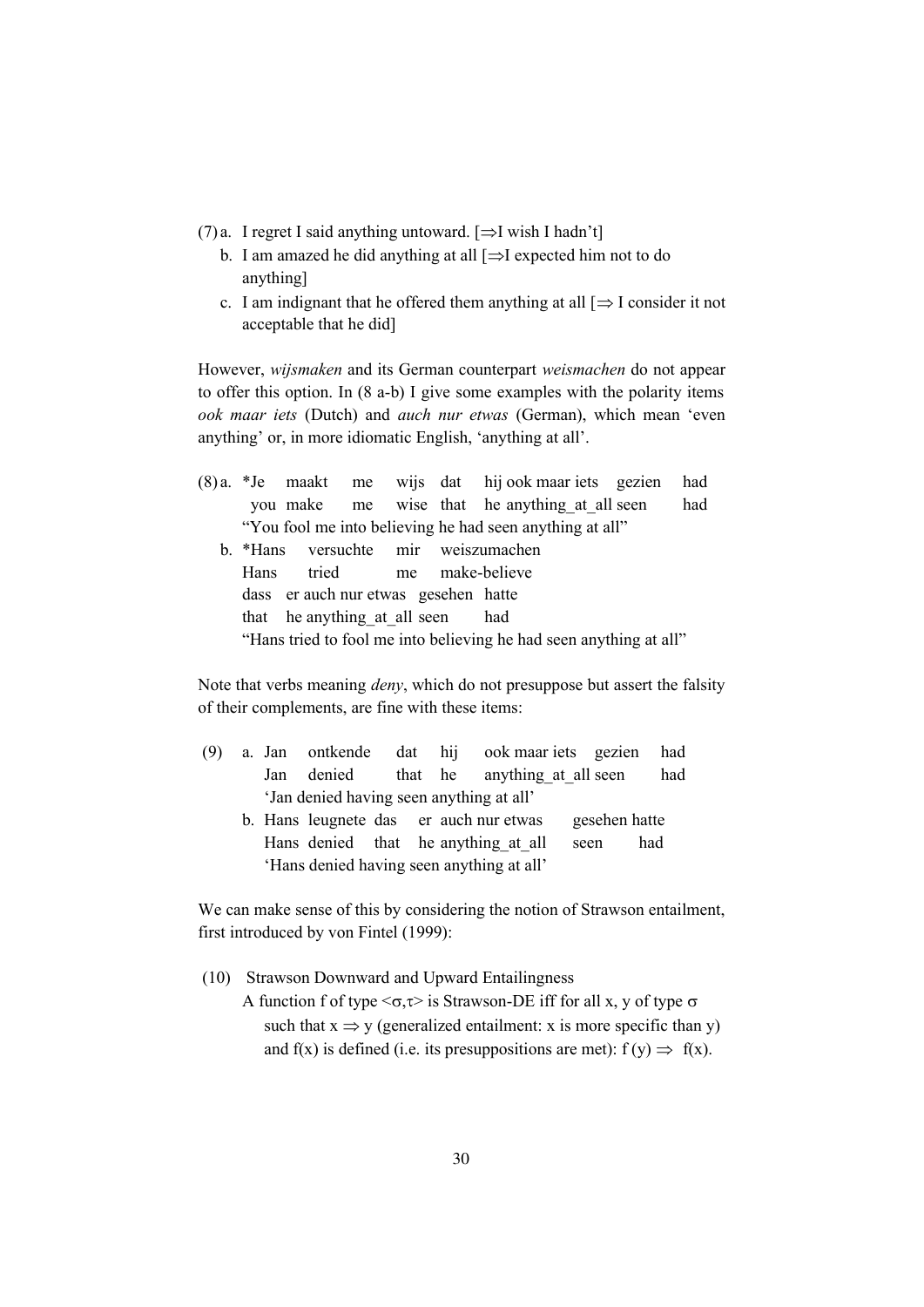A function f of type  $\langle \sigma, \tau \rangle$  is Strawson-UE iff for all x, y of type  $\sigma$ such that  $x \Rightarrow y$  (generalized entailment: x is more specific than y) and f(x) is defined (i.e. its presuppositions are met):  $f(x) \Rightarrow f(y)$ .

Von Fintel (1999) has argued extensively that Strawson downward entailingness is the relevant property for polarity licensing. The following inference shows that *wijsmaken* is Strawson Upward Entailing, hence not a licensor of polarity items in its complement. The conclusion is valid if the presuppositions of the premise and the conclusion are met.

(11) Piet maakte Marie wijs dat het hard regende (Piet told Marie falsely that it was raining hard) It was not raining hard ( presupposition of prior premise) It was not raining (presupposition of conclusion) : Piet maakte Marie wijs dat het regende (P. told M. falsely it was raining)

When matrix negation is added to the examples in (8), the polarity items become acceptable, see (12). Refer to (8) for glosses and translations.

- (12) a. Je maakt me niet wijs dat hij ook maar iets gezien had
	- b. Hans versuchte mir nicht weiszumachen dass er auch nur etwas gesehen hatte.

This is not entirely unexpected, given that matrix negation may sometimes license polarity items across factive predicates (Homer 2011, Hoeksema 2017), as illustrated below with the factive verb *realize*:

(13) The family did not realize that anyone had broken into their home.

### **3. Pragmatic enrichment**

#### **3.1. Introduction**

*Wijsmaken* and *weismachen* typically have [+human] indirect objects which serve as the victims of the fabrication. However, in the following idiomatic exclamations, animal participants show up (the b-example is Flemish Dutch, the a-example is standard Dutch):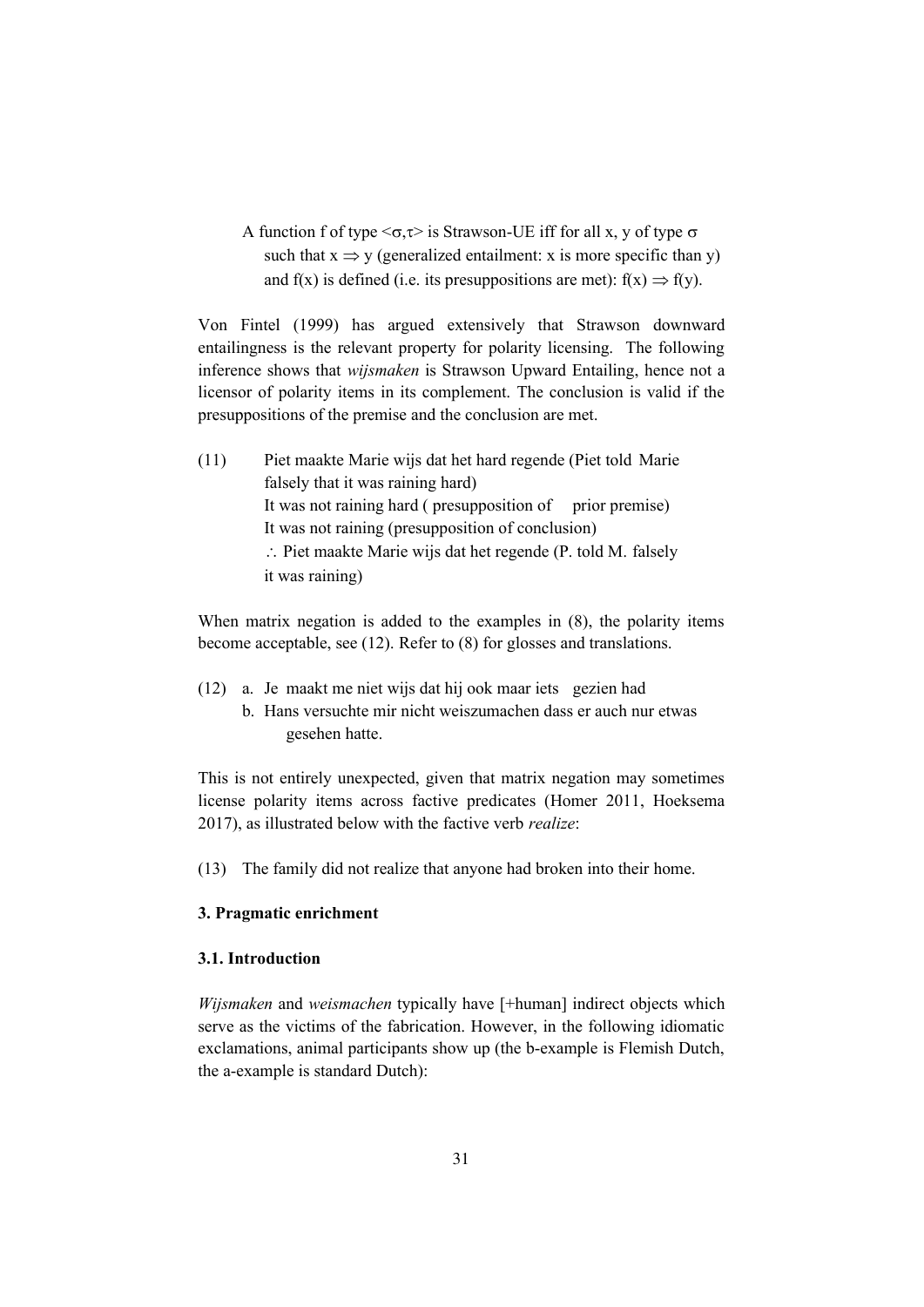|  |                                                       | (14) a. Maak dat de kat wijs! |  |                                                       |  |  |  |
|--|-------------------------------------------------------|-------------------------------|--|-------------------------------------------------------|--|--|--|
|  |                                                       | make that the cat wise        |  |                                                       |  |  |  |
|  |                                                       |                               |  | 'Try and convince the cat of that = that is bullshit' |  |  |  |
|  |                                                       | b. Maak dat de ganzen wijs!   |  |                                                       |  |  |  |
|  |                                                       | make that the geese wise      |  |                                                       |  |  |  |
|  | 'Tell it to the geese = I don't believe a word of it' |                               |  |                                                       |  |  |  |

These expressions are somewhat similar to the colloquial English expression *Talk to the hand ('cause the ears ain't listening).* The latter conveys a strong disinterest on the part of the speaker in what the other has to say, whereas the Dutch cases convey disbelief. By using the expression *wijsmaken*, the speaker indicates that he or she regards the proposition, referred to by the anaphoric demonstrative *dat*, as false. The exclamations are not intended as ordering the hearer to go ahead and deceive some animals, cats, or geese, or whatever, but as expressions of disbelief. Something similar is going on in sentences such as the following (Dutch and German, respectively)

| (15) |  | a. Je maakt mij niet wijs dat Fred komt.           |  |  |  |                                        |
|------|--|----------------------------------------------------|--|--|--|----------------------------------------|
|      |  | you make me not wise that Fred comes               |  |  |  |                                        |
|      |  | 'You won't fool me into believing Fred is coming'  |  |  |  |                                        |
|      |  | b. Sie machen mir nicht weis, es ist Ihnen ernst   |  |  |  |                                        |
|      |  |                                                    |  |  |  | you make me not wise it is you earnest |
|      |  | 'You won't get me to believe that you are serious' |  |  |  |                                        |

These sentences are not really meant as predictions of the nonoccurrence of some event of deception. Rather, the speakers state disbelief. The speakers do not believe that Fred is coming (example 15a) or that you are being serious (15b). This comes about through an implicature of the relevance type. How can the speakers be confident that they are not going to be duped into believing some proposition p? Because they believe that p is false.

Somewhat more involved is the following example:

 (16) Bah! macht das weis , wem Ihr wollt, nur keinem bah, make that wise, whom you want, only no amerikanischen Arbeiter! American worker 'Bah, tell that (bullshit) to anyone you want, just not to an American worker!'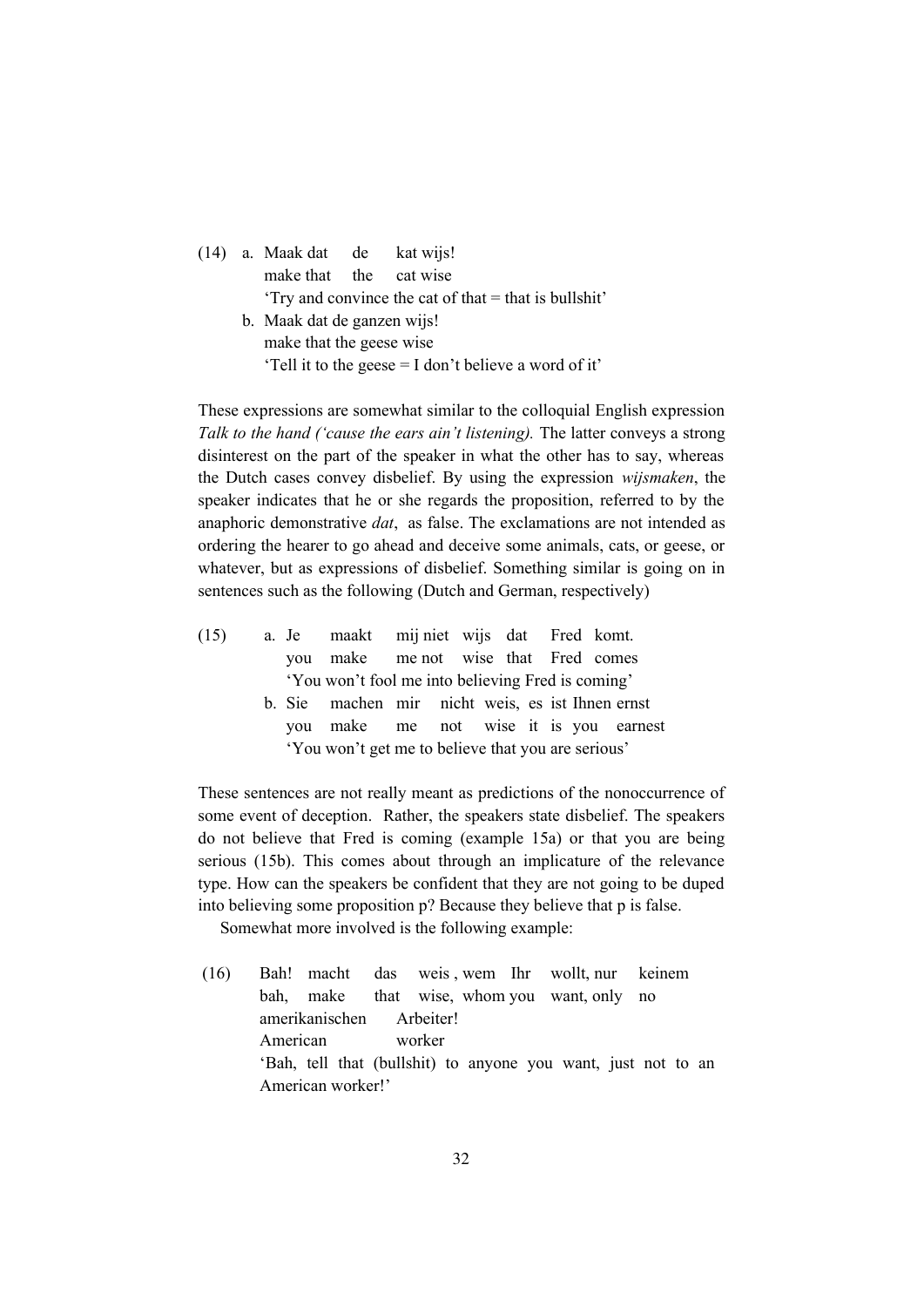This example can be read in two ways: (1) feel free to deceive whoever you like, but not an American worker (a straightforward literal reading), or (2) go ahead and deceive whoever you want, but you won't fool an American worker: they know better.

I propose that these examples are instances of pragmatic enrichment, aimed at expressing disbelief on the part of the indirect object of *wijsmaken/ weismachen*. This enrichment requires a number of things to be true:

- (17) a. *wijsmaken/weismachen* appears in a future oriented context (mostly a simple present with future/habitual reading)
	- b. under negation
	- c. the referent of the indirect object must be available for establishing the point of view

In the following subsections, I address each of these points and adduce corpus data to underscore them. The Dutch corpus data are from the Lassy Large newspaper corpus, accessed through the online platform PaQu (Odijk et al. 2017). A search for all occurrences of the lemma *wijsmaken* yielded 834 sentences, and after removing double occurrences, the remaining 771 sentences were entered into a database, in which information about absence or presence of negation, modal context, subject, object and indirect object were added manually. The German corpus data are 500 sentences containing an occurrence of the lemma *weismachen*, taken from the deTenTen18 corpus, available at the SketchEngine platform (www.sketchengine.eu/).

#### **3.2. Future orientation**

Let me first say something about requirement (a), the presence of a future orientation. Compare the Dutch examples in (18)

| you have me nothing wise-made<br>'You told me nothing untrue (I believe you)' |  |
|-------------------------------------------------------------------------------|--|
|                                                                               |  |
|                                                                               |  |
| b. Je maakt me niets wijs.                                                    |  |
| you make me nothing wise                                                      |  |
| 'You are not fooling me (I don't believe you)'                                |  |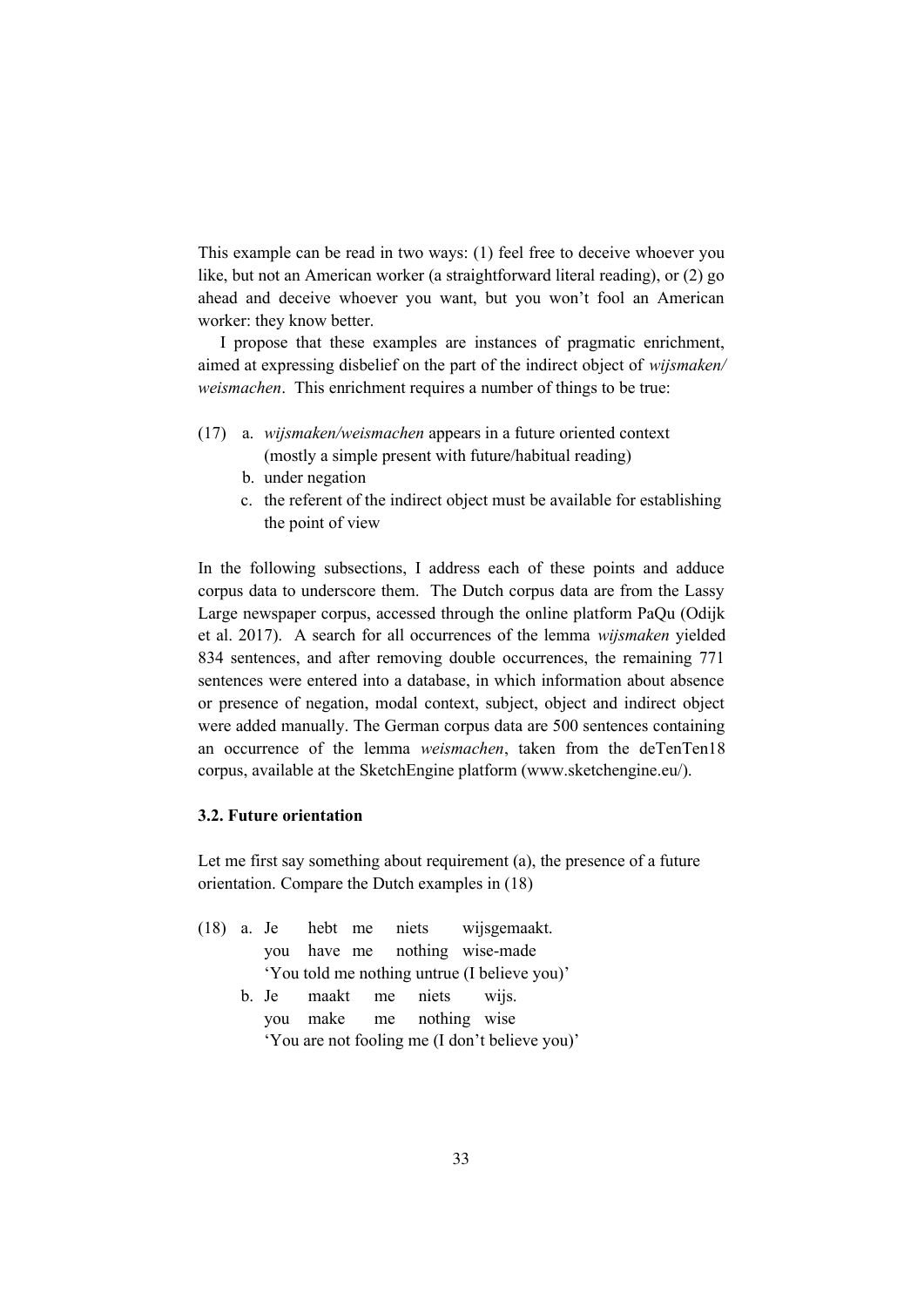Example (18a) is in the present perfect and states that no act of deception has taken place. Example (18b) is a future present: it states that no act of deception will take place, with the tacit understanding that this is because of a firm disbelief on the part of the speaker. Futurate uses of the simple past are no problem for pragmatic enrichment, cf. the Dutch examples in (19-20):

- (19) Je maakt mij niet wijs dat het gremlins waren you make me not wise that it gremlins were 'You're not going to fool me that those were gremlins'
- (20) Je maakte mij niet wijs dat gremlins bestonden you made me not wise that gremlins existed 'You could not make me believe that gremlins existed'

Both examples are statements of disbelief. In the case of (20), disbelief on the part of the speaker is located in the past. It might be that the speaker believes in gremlins now, and is talking about a time when s/he did not.

Unlike the simple past, the present perfect does not have a futurate use, and is predicted to be impossible with the pragmatically enriched version of *wijsmaken/weismachen*. For the basic, non-enriched use of these verbs, however, there is no ban on using them with the perfect tense:

(21) Hij heeft ons wijsgemaakt dat we gewonnen hadden. he has us wise-made that we won had 'He duped us into believing that we had won'

The future orientation of pragmatically enriched *wijsmaken* may come about in a number of ways: by futurate readings of simple present and simple past, or by the future auxiliaries *zullen* 'shall, will', and *gaan* 'go, be going to'. In Dutch, the vast majority of cases involve the future present. Nonetheless, as a fraction of the entire distribution of *wijsmaken*, the future present uses are still relatively infrequent. In German, this is even more striking, as a comparison of the German and Dutch data in Table 1 shows. The category 'Other', which together with the category Future present covers all occurrences without an auxiliary, is much larger in Dutch than it is in German. German predominantly uses *weismachen* in nonfinite form, either a bare infinitive with a modal verb, a zu-infinitive with verbs of trying, or a participle with *haben* 'have' or *werden*, the passive auxiliary. Simple present and simple past forms with no auxiliary are rare, compared to Dutch.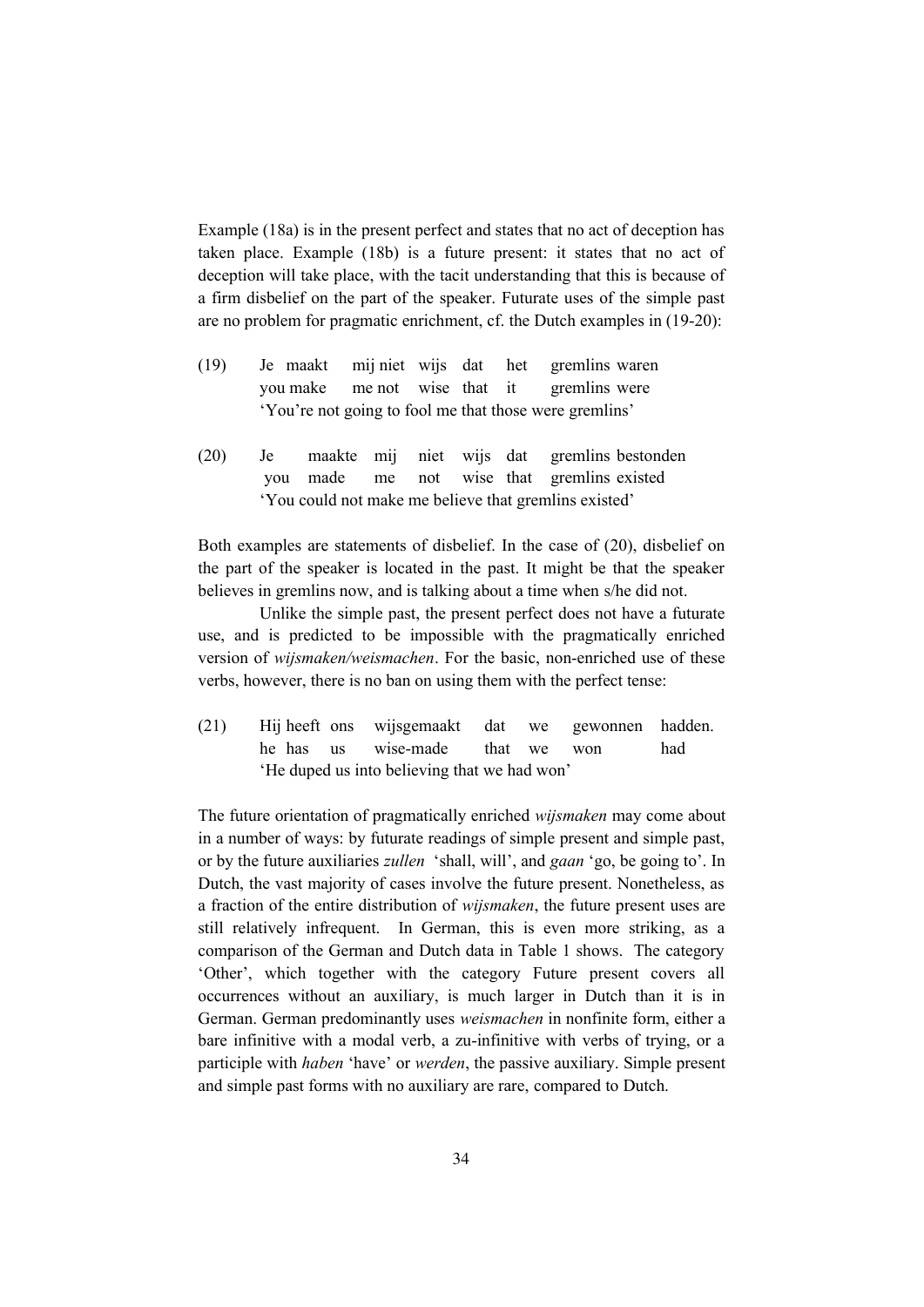Note that I have simplified the actual situation somewhat by ignoring multiple auxiliaries. In a case like *hat uns weismachen wollen* ("has wanted to fool us into believing"), I only listed the syntactically closest auxiliary, in this case *wollen*. The verb *have* belongs to *wollen*, not to *weismachen.* The predominance of *wollen* in the German data is remarkable. It is even possible to find cases of double *wollen* in our data set:

| (22) |                                                     |                          |  |                                                            |  |  | Du willst mir doch tatsächlich nicht weismachen wollen, |  |
|------|-----------------------------------------------------|--------------------------|--|------------------------------------------------------------|--|--|---------------------------------------------------------|--|
|      |                                                     |                          |  | you want me PRT really                                     |  |  | not wise-make want                                      |  |
|      |                                                     |                          |  |                                                            |  |  | dass Hunde weidende Pferde mit Hunden verwechseln       |  |
|      |                                                     |                          |  | that dogs grazing horses with dogs confuse                 |  |  |                                                         |  |
|      |                                                     | und diese deshalb jagen? |  |                                                            |  |  |                                                         |  |
|      |                                                     | and them therefore hunt  |  |                                                            |  |  |                                                         |  |
|      |                                                     |                          |  | Surely you don't want to have me believe that dogs confuse |  |  |                                                         |  |
|      | grazing horses with dogs, and therefore hunt them?' |                          |  |                                                            |  |  |                                                         |  |
|      |                                                     |                          |  |                                                            |  |  |                                                         |  |

|                  | German) |               | Dutch             |     |               |
|------------------|---------|---------------|-------------------|-----|---------------|
| context          | #       | $\frac{0}{0}$ |                   | #   | $\frac{0}{0}$ |
| brauchen 'need'  | -       |               | hoeven            | 9   | 1.2           |
| futurate         | 3       | 0.6           | futurate          | 65  | 8.4           |
| haben 'have'     | 25      | 5.0           | hebben            | 112 | 14.5          |
| imperative       | 4       | 0.8           | imperative        | 19  | 2.5           |
| können 'can'     | 31      | 6.2           | kunnen            | 40  | 5.2           |
| lassen 'let'     | 10      | 2.0           | laten             | 48  | 6.2           |
| mögen 'want'     | 11      | 2.2           | moeten 'must'     | 55  | 7.1           |
| sollen 'should'  | 7       | 1.4           | zullen 'will'     | 6   | 0.8           |
| versuchen 'try'  | 45      | 9.0           | proberen/trachten | 53  | 6.5           |
| werden (passive) | 35      | 7.0           | worden/zijn       | 14  | 1.8           |
| wollen 'want'    | 289     | 57.8          | willen            | 21  | 2.7           |
| other            | 40      | 8.0           | other             | 314 | 40.7          |
| Total            | 500     | 100           |                   | 771 | 100           |

Table 1: Tense and modality in combinations with *weismachen/wijsmaken*

The following tables show strong interaction effects of the type of auxiliary and the presence of negation: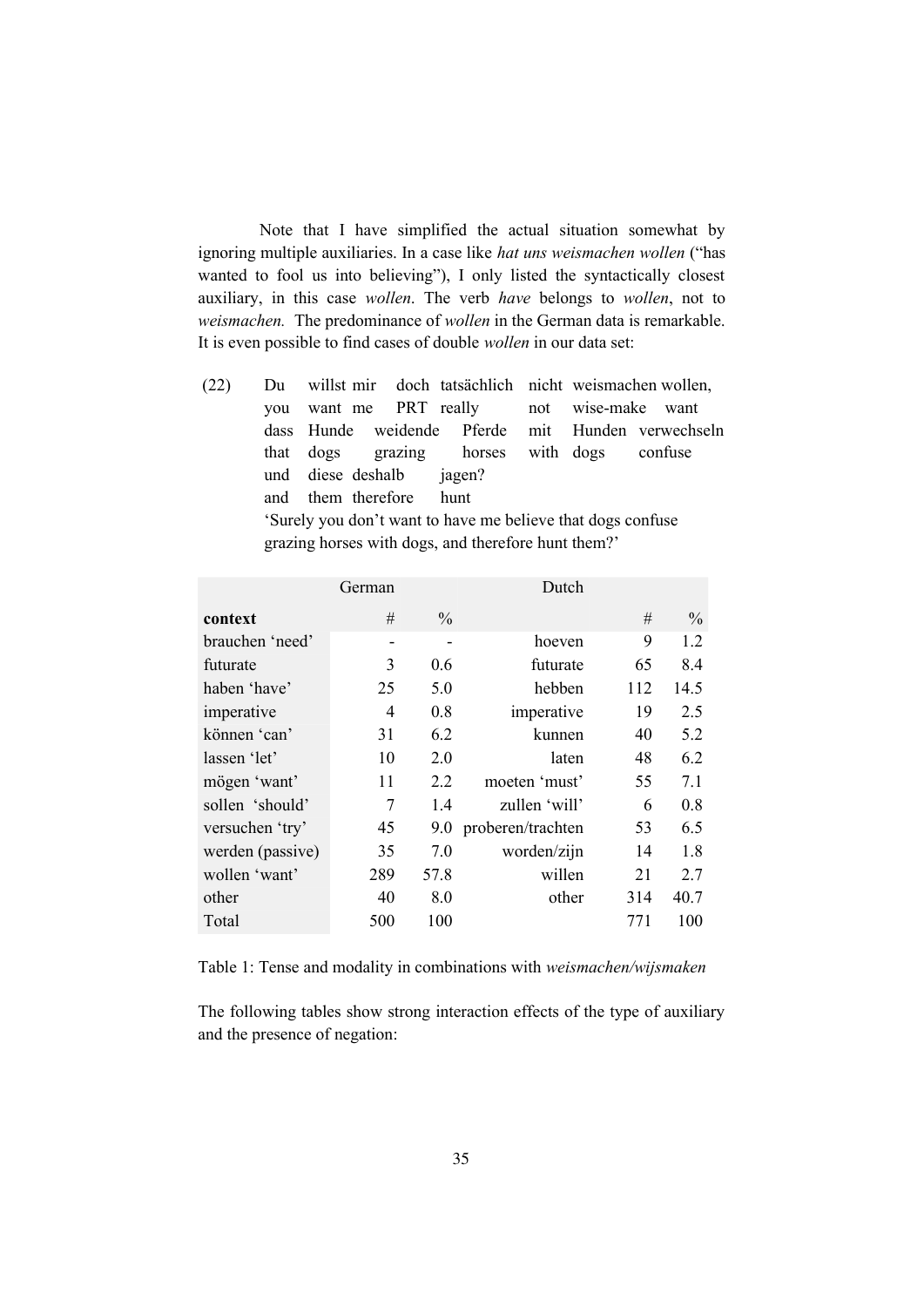| auxiliary        |                 | #   | negated        | % negated |
|------------------|-----------------|-----|----------------|-----------|
| wollen           | want            | 289 | 33             |           |
| versuchen        | try             | 45  |                | 2.2       |
| werden           | passive be      | 35  |                | 2.9       |
| können           | can             | 31  | 18             | 58.1      |
| haben            | perfective have | 25  | 4              | 16        |
| lassen           | let             | 10  | 5              | 50        |
| imperative       |                 | 4   | $\overline{2}$ | 50        |
| futurate         |                 | 3   | 3              | 100       |
| none (imperfect) | 40              |     | -              |           |

Table 2 German *weismachen*: negation in 10 contexts

| auxiliary         |                 | #   | negated | % negated |
|-------------------|-----------------|-----|---------|-----------|
| hebben            | perfective have | 112 |         | 4.5       |
| moeten            | must/should     | 55  | 47      | 85.5      |
| proberen/trachten | try             | 53  |         | 1.9       |
| laten             | let             | 48  | 33      | 68.8      |
| kunnen            | can             | 40  | 19      | 47.5      |
| worden/zijn       | passive be      | 14  |         |           |
| mogen             | may             | 9   | 6       | 66.7      |
| hoeven            | need            | 9   | 9       | 100       |
| zullen            | will            | 6   | 4       | 66.7      |
| gaan              | futurate go     | 5   | 4       | 80        |
| imperative        |                 | 17  | 6       | 35.3      |
| futurate          |                 | 65  | 65      | 100       |
| none (imperfect)  |                 | 312 |         |           |

Table 3: Dutch *wijsmaken*: negation in 13 contexts

# **3.3. Negation and other contexts**

A requirement that negation be present suggest that *wijsmaken* and *weismachen* have developed a polarity-sensitive use. Pragmatic enrichment leading to polarity sensitivity is not unheard of, and I will give some examples of this below. For the moment, let us assume that this is indeed the case. Then the question arises, what, if anything, might bring the enriched use about, besides negation. After all, most polarity items are licensed by more than just negation: they appear in questions, conditional clauses, comparatives, relative clauses modifying universally quantified noun phrases, the scope of restrictive adverbs such as *only*, the scope of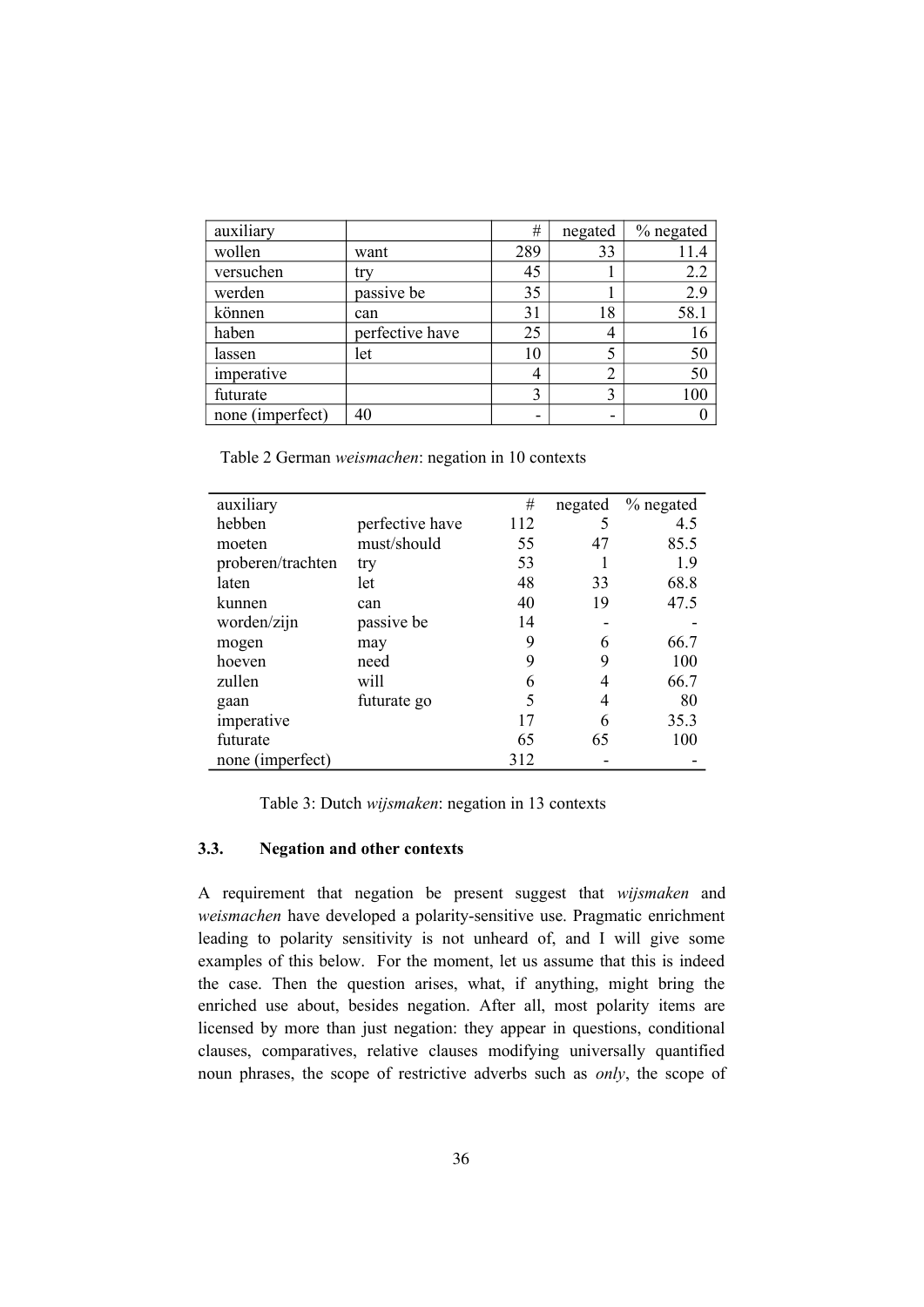weakly negative quantifiers and adverbs of quantification such as *few, little, less than N, at most N, seldom, rarely,* etc. (cf. Ladusaw 1979). It is also well-known that polarity items are not uniform in their distributional characteristics. There are items which require negation and nothing else, items which are fine in any of the above contexts, and a lot of different cases in between (cf. Zwarts 1986, van der Wouden 1997, Hoeksema 2012, Richter & Rado 2014, Schaebbicke et al. 2021).

Enriched *wijsmaken* appears in my data set with typical n-words, as well as *moeilijk* 'with difficulty, hardly', a polarity trigger in modal contexts (van der Wouden 1995) and *weinig* 'little, few'. The German data also have an occurrence with *kaum* 'hardly'.

Questions are a bit tricky. It seems that pragmatic enrichment is possible in questions, but these typically involve an additional auxiliary such as *willen* 'want' or *proberen* 'try', compare the following Dutch examples:

- (23) a. Wil je me wijsmaken dat dat mag? want you me wise-make that that may 'Do you want me to believe that that is allowed?'
	- b. Probeer je me wijs te maken dat je kunt zwemmen? try you me wise-to-make that you can swim 'Are you trying to fool me into believing that you can swim?'
	- c. #Maak je me wijs dat je kunt zwemmen? make you mewise that you can swim 'Are you fooling me into believing that you can swim?'

Sentence (23c) is pragmatically odd, much like its English translation, whereas (23a,b) are fine as rhetorical questions. The main point here is that the referent of the indirect object in these questions, the speaker, is indirectly characterized as strongly believing that the embedded proposition is false. In the same manner, some *wh*-questions may be employed:

(23) d. Wie wil je wijsmaken dat je kunt zwemmen? who want you wise-make that you can swim 'Who do you want to fool into believing that you can swim?'

The question in (23d) could be an inquiry about a future act of deception, or it could be rhetorical, in which case the speaker wants to convey that he or she does not believe the addressee can swim.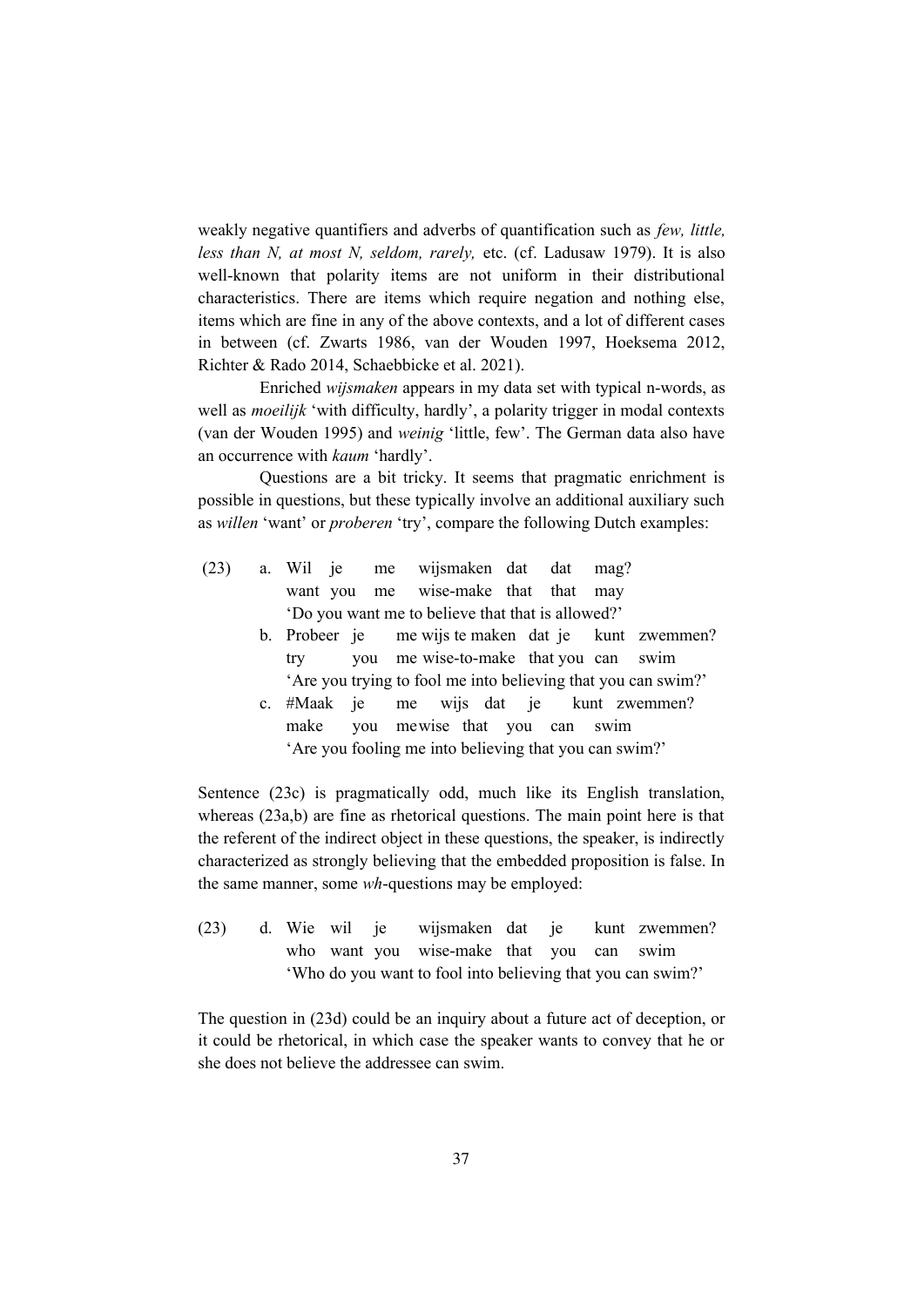Occurrences of *wijsmaken* and *weismachen* in comparative clauses with the counterparts of *than* and *as* are common but seem to lack the particular pragmatic interpretation we are after here. Consider for instance:

 (24) Er worden minder misdaden gepleegd dan there get fewer crimes committed than de regering de mensen wijsmaakt the government the people wise-makes 'Fewer crimes are committed than the government wants the people to believe'

Crucially, there is no implicature here that the referents of the indirect object (*de mensen* 'the people') do not believe the misleading information from the government. Presumably the speaker does not, based on his or her choice of words, but the people may or may not believe the information they receive.

German has less negation than Dutch in sentences with *weismachen/wijsmaken*. In part, this is to attributed to a distribution difference that has not been mentioned so far: German *weismachen* often appears in parenthetical and comparative sentences with *wie* or *als* such as *wie die Regierung uns versucht weiszumachen, schneller als die Wissenschafter uns weismachen wollten,* and within such clauses, negation is usually ruled out (Potts 2002). That the German data set has more of such occurrences could be due to corpus differences. The German corpus we used was a web corpus, and turned out to be full of angry comments directed at misinformation from the government, big business, the church, the media, mainstream scientists, liberals, atheists, Satan and other suspect sources. Fake news is a big topic on the German internet. The Dutch corpus, on the other hand, was a newspaper corpus, and Dutch newspapers, by and large, are not chockablock with conspiracy theories.

#### **3.4. Point of view**

The pragmatically enriched reading of *wijsmaken/weismachen* carries an implicature to the effect that the referent of the indirect object is confident that the embedded proposition is false, and therefore will not be swayed by the attempt at deception. Normally, this only makes sense if the speaker has access to the internal mental state of that referent. This could be based on prior knowledge of the beliefs of that person, assuming these are immutable, or because the speaker is an omniscient narrator, as in a novel, and so has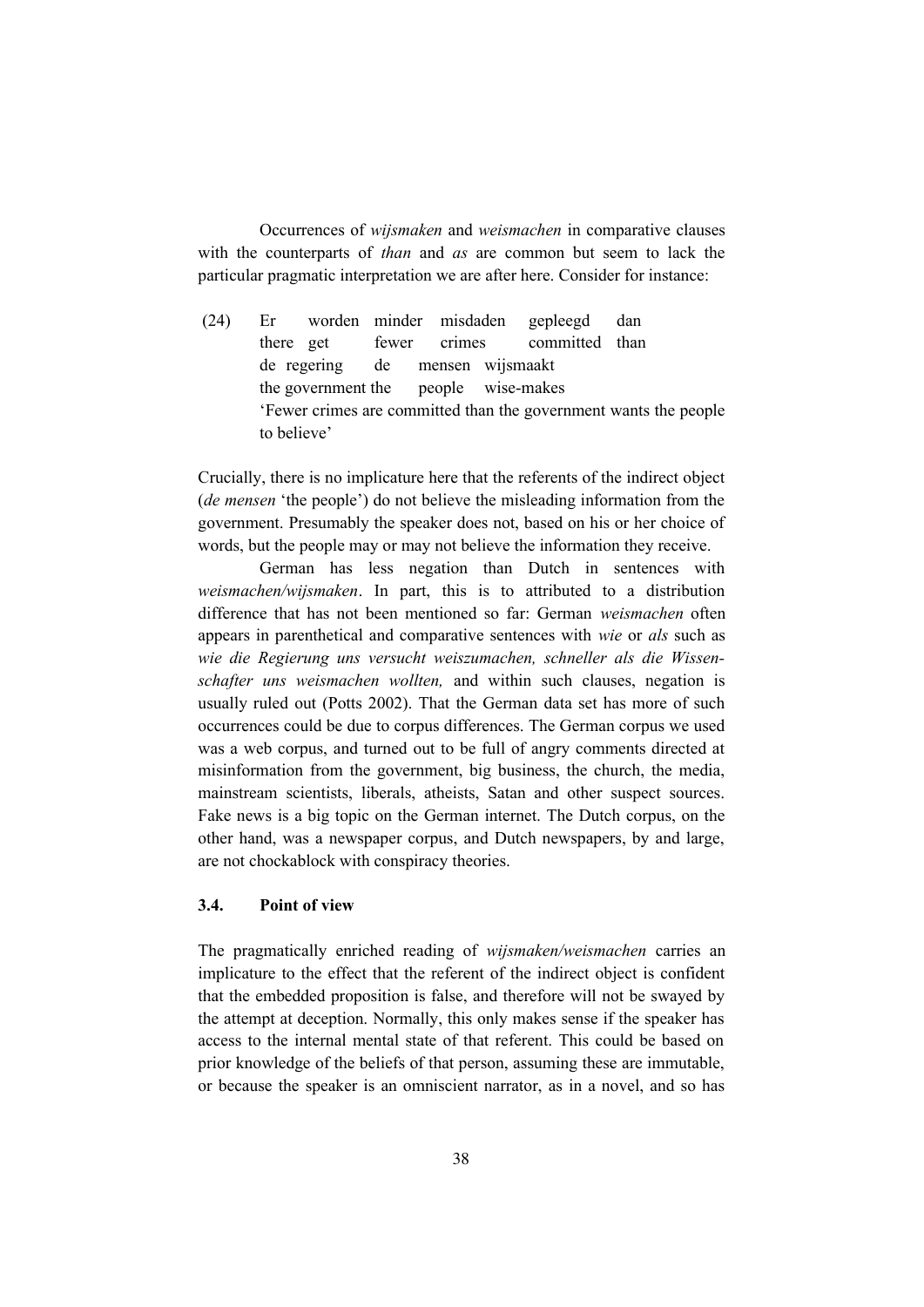direct access to the thoughts and feelings of his characters. In free indirect discourse one could have something like the following, from *De vergelding* (a Dutch novel by Carry van Bruggen, 1923). Because of its length, I did not gloss it, but the crucial part is in italics.

(25) Hij had willen weggaan, maar nu deed hij het niet. Verkoos niet uitgelachen te worden door dien lammen Verkerk.... met zijn kwasi-onverschilligheid. *Niemand maakte hem wijs* dat de vent zich niet geweldig voelde om zijn knappen kop. Knappe kop.... jawel....

> 'He had wanted to leave, but now he did not. Chose not to be laughed at by that lame Verkerk...with his so-called indifference. Nobody was going to make him believe that the guy did not feel great because of his handsome face. Handsome face..yeah right.'

One interesting property of the subject of *wijsmaken* I have referred to elsewhere, in connection with other predicates (Hoeksema 2018: 371) as *subject indiscriminacy*:

#### (26) *Subject indiscriminacy of a predicate P*

For P, the identity of the subject is irrelevant. Whenever P is predicated of an individual within the relevant local context, it applies to all other individuals in that context.

A case where this property applies is the English expression *can hear a pin drop.* This verbal idiom is a positive polarity item, used to signify a high measure of silence. In a corpus study, 60 out of 65 occurrences had the subject *you*, in its generic use, although other subjects are entirely possible: *the audience could hear a pin drop, one could hear a pin drop, the spectators could hear a pin drop, the council members could hear a pin drop* etc. If all these options are available, why use the generic and not very informative pronoun *you* 60 out of 65 times? The answer is that the predicate is about silence, not so much about the people perceiving that silence. The silence should be perceived by any and all people witnessing the scene, which is why it sounds very odd to say that some of us could hear a pin drop, unless of course we are talking about an actual pin dropping, something which very well may be heard only by some people.

In the case of enriched *wijsmaken*, I want to maintain that the identity of the subject is likewise largely irrelevant. If I am convinced of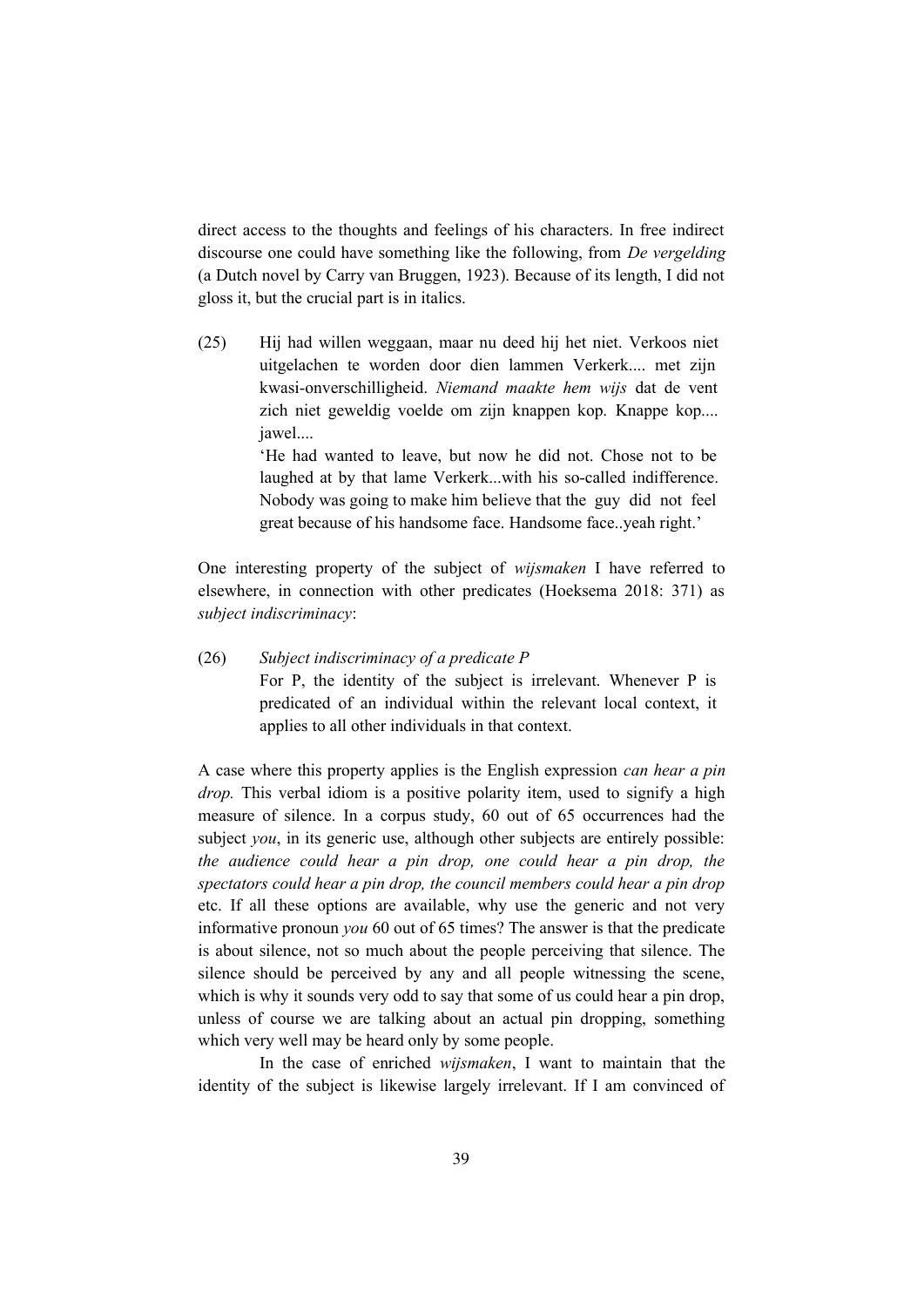something, and am sure that you won't be able to change my mind about it, it does not matter who you are. We see this reflected in the corpus data. Negated cases in the present future appear 64 times, and you can see a predominance of second-person and generic pronouns. Generic pronouns are to be expected, given our earlier findings with *can hear a pin drop*. The second-person pronouns are appropriate in a dialogue setting, where you address the hearer in this way. But we see that random other subjects may appear as well, as we already saw in example (25), which is not from the corpus, by the way.

| future present | Adriaanse    | name            |    |
|----------------|--------------|-----------------|----|
|                |              |                 |    |
|                | Copca        | name            |    |
|                | de nuchtere  | the level-head  |    |
|                | Afrikaan     | African         |    |
|                | de veertiger | the 40 year old |    |
|                | ge           | you (Flemish)   |    |
|                | ik           | I               |    |
|                | je           | you             | 43 |
|                | niemand      | nobody          | 4  |
|                | u            | you (polite)    | 5  |
|                | verkopers    | sellers         |    |
|                | ze           | they (generic)  | 5  |
|                | Total        |                 |    |

Table 4: Subjects *wijsmaken* in negative future present tense contexts

Strong predictors of the presence of negation are pairings of subject and indirect object. Two types of combinations stand out: second person subjects in combination with first person indirect objects, and generic subjects with first person indirect objects. The polite forms of the second person subjects are unambiguous, the weak form *je* on the other hand is ambiguous between second person use and generic use. I did attempt to tease these apart, since we are at ceiling level for *je* anyway. In the case of the weak third person subject pronoun *ze* 'they', there is ambiguity between referential use and generic use. Here it was possible to reliably classify 14 out of 15 cases as generic. The specialized generic pronoun *men* is on its way out in Dutch, hence the single occurrence with a first person indirect object.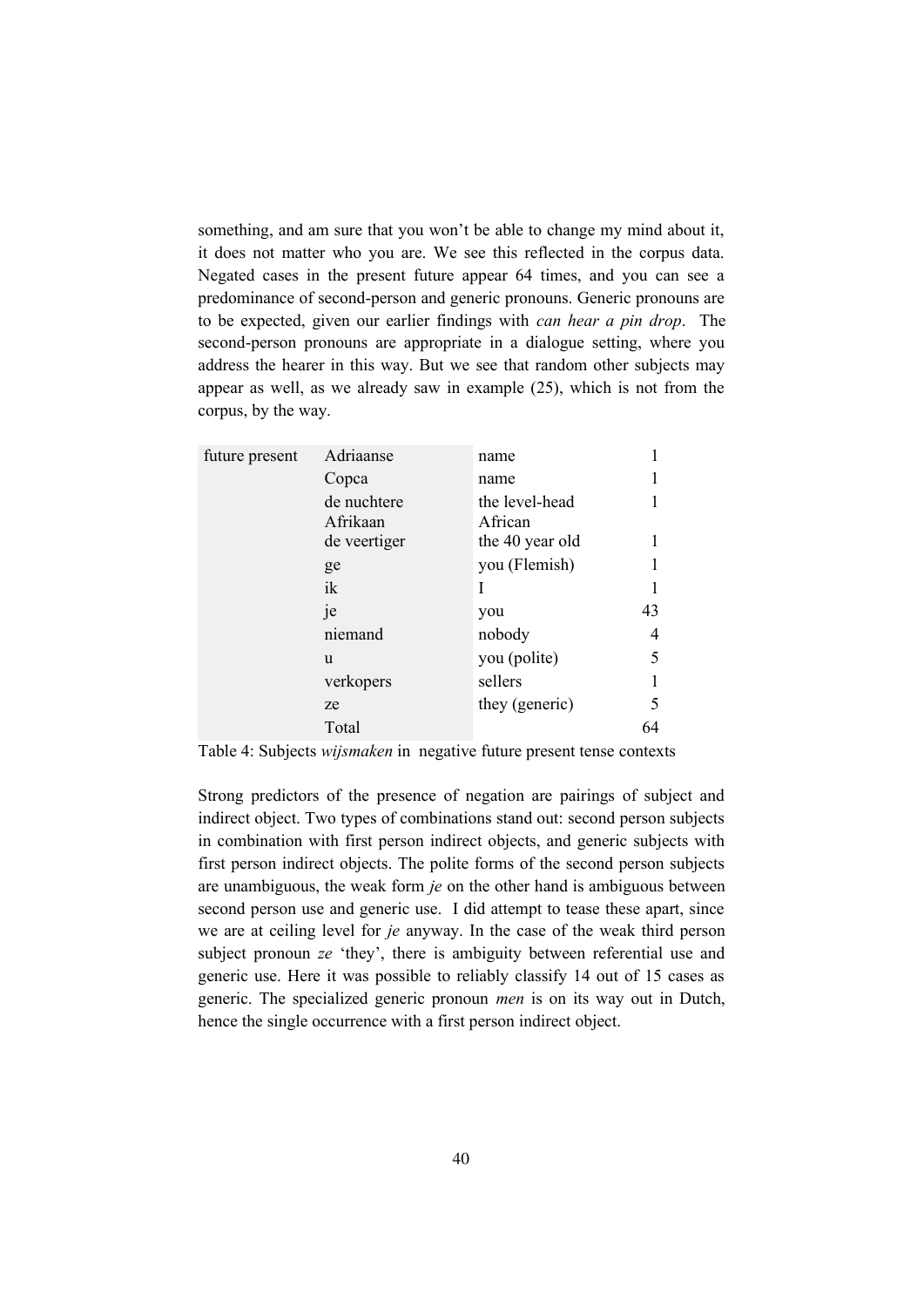| <b>SUBJ-IO</b>     |                             | #  | negated | $%$ negated |
|--------------------|-----------------------------|----|---------|-------------|
| je mij             | you (weak), me (strong)     | 33 | 33      | 100%        |
| je me              | you (weak), me (weak)       | O  |         | 100%        |
| u mij              | you (polite), me (strong)   |    |         | 100%        |
| u me               | you (polite), me (weak)     |    |         | 100%        |
| ze mij             | they (generic), me (strong) | 14 | 12      | 85.7%       |
| men m <sub>1</sub> | one (generic), me (strong)  |    |         | 100%        |

Table 5: Subject-indirect object combinations in Dutch

| <b>SUBJ-IO</b> |                  | # | negated | $\%$ negated |
|----------------|------------------|---|---------|--------------|
| du mir         | vou me           |   | 19      | 90.5%        |
| ihr mir        | you (pl) me      |   |         | 100%         |
| Sie mir        | you (polite) me  | q |         | 100%         |
| man mir        | one (generic) me |   |         | 40%          |

Table 6: Subject-indirect object combinations in German

Also interesting to note is the strong likelihood that the indirect object is first person singular, when the subject is a negative quantifier: for Dutch *niemand* all 13 occurrences in the data have either *me* or *mij* as the indirect object, and for German *keiner* 10 out of 10 occurrences are with *mir*, and for *niemand* it is 5 out of 7.

## **4. Analysis**

The basis of the analysis is the postulation of an implicature which arises under rather specific circumstances. Let me write it quasi-formally as in (27), where the possibility symbol is indexed with the subject j, to indicate the person for whom the possible worlds are epistemic alternatives.

(27)  $\neg \Diamond_i$  Weismachen(x,y,p)  $\sim$  Confident(y,  $\neg p$ )

The possibility operator, I assume, not only applies to cases where there is an overt modal verb. Let us consider the case of the present futurate. I will assume this is a universal claim about epistemically accessible future worlds. A statement of the form *x makes y not wise that p* can be rendered as a claim that in no accessible future world x will deceive y regarding p: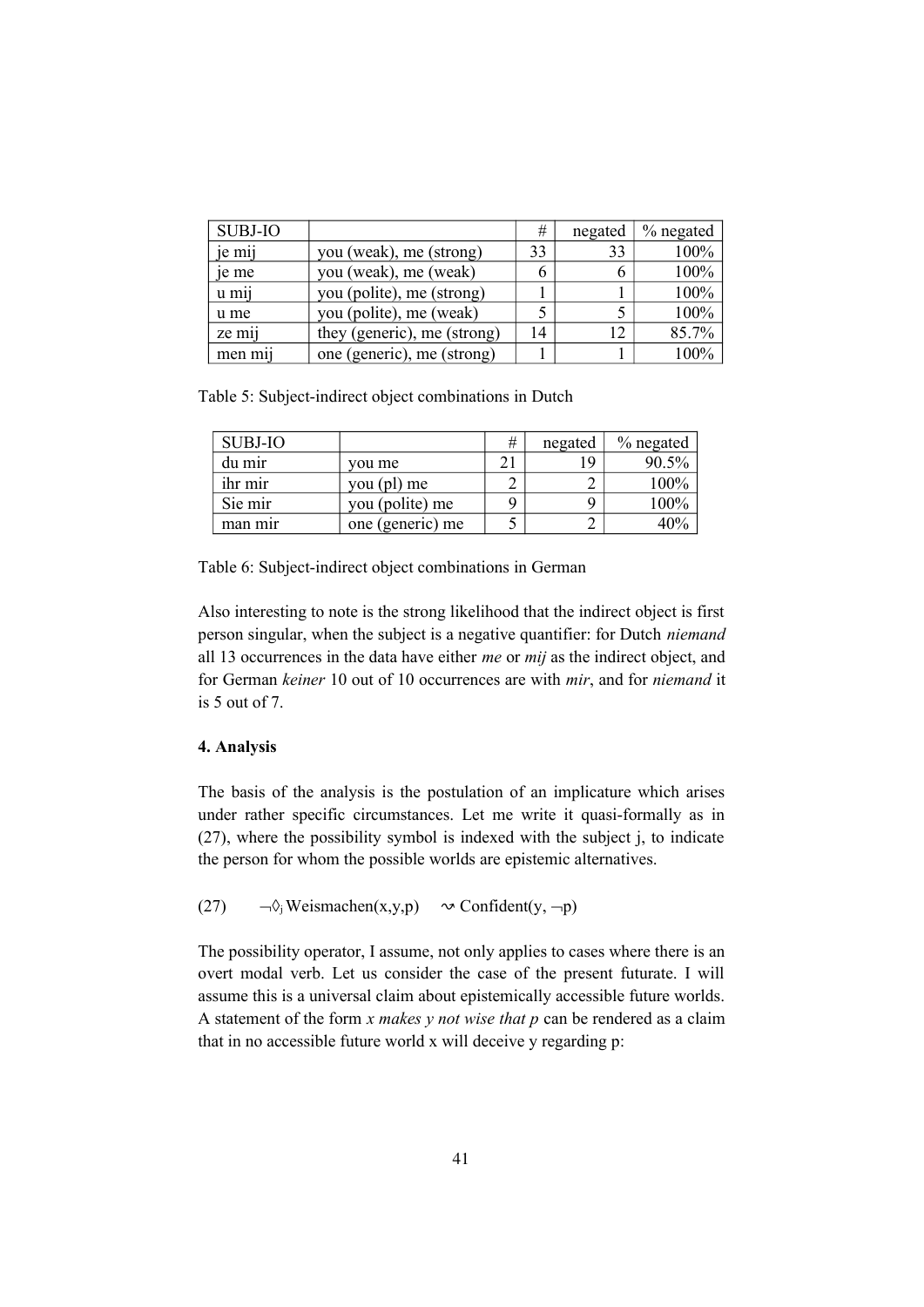#### (28)  $\Box$ j – Weismachen(x,y,p)

which happens to be equivalent to the formula to the left of the implicature arrow in (27). So we derive that present futurate occurrences of *weismachen* may give rise to the implicature as well.

Let us assume that the index j is deictically controlled by the speaker of the utterance, unless the point of view of the speaker is handed over to a third party, in cases of free indirect speech. This third party will be the referent of the indirect object. In that case, the following equation holds:

 $(29)$   $i = y$ 

Note also that the implicature, the stuff to the right of the squiggly arrow in (27), is a statement about the beliefs of y, and agent x is not even mentioned in it. This is how we account for the subject indeterminacy of *weismachen*.

We also have an account of the interaction with auxiliary verbs. The verb *können* 'can' and its Dutch counterpart *kunnen* have higher than expected occurrences of negation. Higher than expected, that is, if no notion of modality were to play a role. The Dutch verbs *zullen* and *gaan* can be analyzed similarly as the present futurate. What remains to be explained is why they are relatively infrequent, compared to the present futurate.

The Dutch verb *moeten* 'must' also has a high percentage of negative occurrences. I believe these cases are different in nature. We could treat them as in (28), since *moeten* is a positive polarity item and hence has scope over negation. However, the examples appear to be mainly deontic, not epistemic, and in a deontic context one would hope to see a preponderance of negative occurrences for verbs of deception. *Thou shalt not deceive* sounds like better advice than *You must deceive*. Also worth pointing out is the large number of reflexive pronouns (25 out of a total of 55 sentences with *moeten*) in the indirect object slot, as in e.g.

(30) Ik moet mezelf elke dag wijsmaken dat ik aantrekkelijk ben I must myself each day wise-make that I attractive am 'I have to fool myself every day that I am attractive'

The status of reflexive pronoun might be interesting to study further.

Finally a word about the German cases with *wollen*. Here we do not expect pragmatic enrichment and to a large degree we don't. However, a few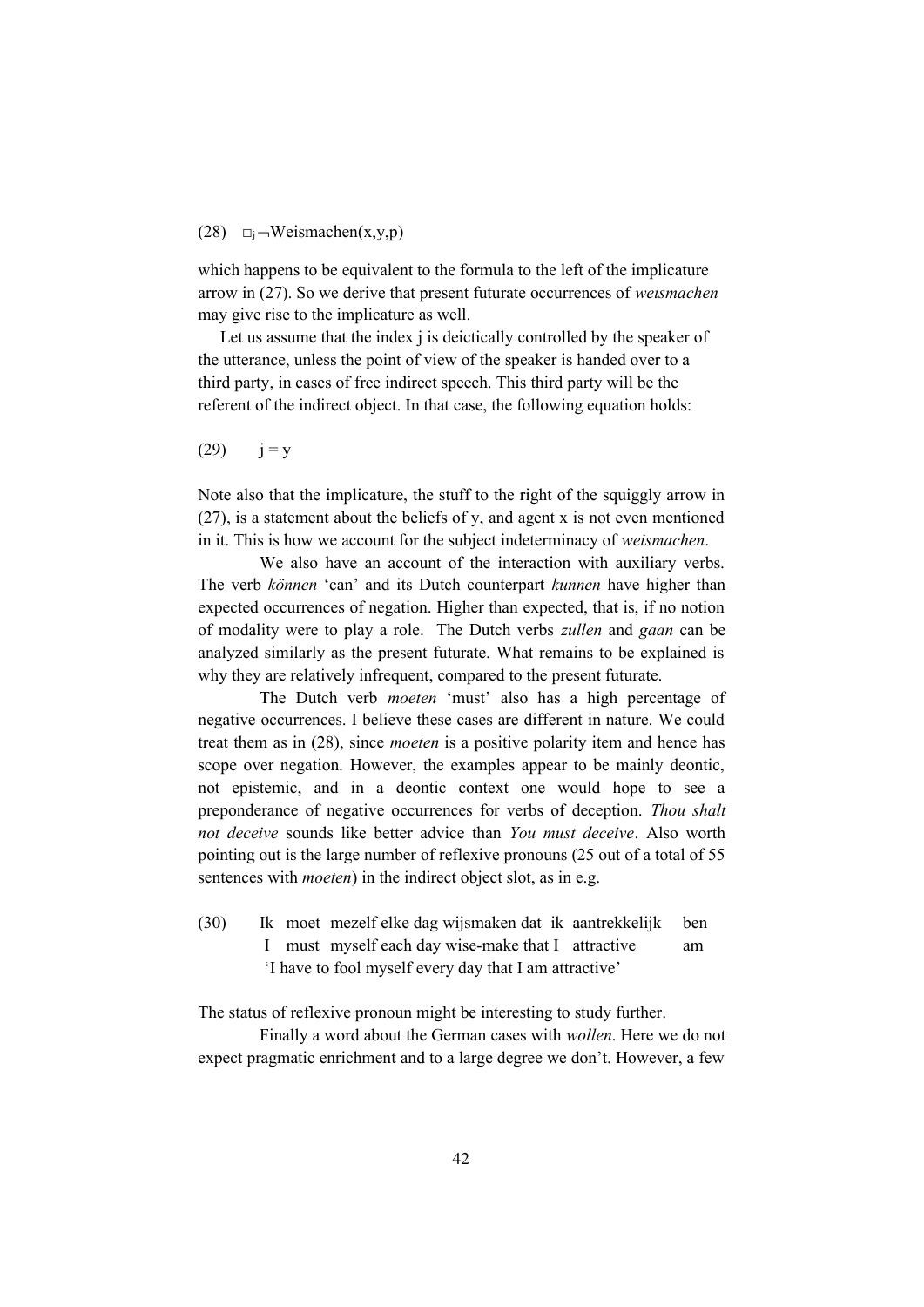remarks are in order. First of all, the negated cases often have an occurrence of the particle *doch* (8 out of 14 cases):

(31) Du willst mir doch damit nicht weismachen , dass you want me PRT with-that not wise-make, that dass ein Kater von 9 Kg normal ist? that a tomcat of 9 kilo normal is 'You won't fool me that a 9 kilo tomcat is normal with that'

In questions, occurrences of *weismachen* co-occur rather often with expressions such as *wirklich (really), im Ernste (seriously), allen Ernstes (in all seriousness), echt (really),* and *etwa* (by any chance). In all of these cases, the speaker signals incredulity or uncertainly. This creates the context for pragmatic enrichment. Incredulity is based on the assumption, perhaps premature, of impossibility, and in such a context the implicature in (27) arises. The speaker seems to want to assert emphatically that a 9 kilo cat is not normal. In other cases, no similar implicature is generated, as in the following example from our German corpus:

(32) Mittlerweile habe ich eine sehr nette Hebamme, die mir nicht weismachen will, wie toll Schmerzen und Wehen sind und bei der ich meine eigene Meinung äußern darf. 'I now have a very nice midwife, one who does not want to have me believe that pain and contractions are wonderful, and who listens to my own opinions.'

Here the unpleasantness of being in labor is presupposed, assumed to be common ground, not at issue.

#### **5. Discussion and conclusions**

Pragmatic enrichment and polarity sensitivity are often in lockstep. This is certainly the case with scalar items, such as minimizers, which depend on scalar implicatures (Fauconnier 1975, Chierchia 2004). Other cases that come to mind are reflexives in copular sentences. These should be anomalous, since they are either contradictions or tautologies, depending on the presence or absence of negation, but they are fine with pragmatically enriched readings: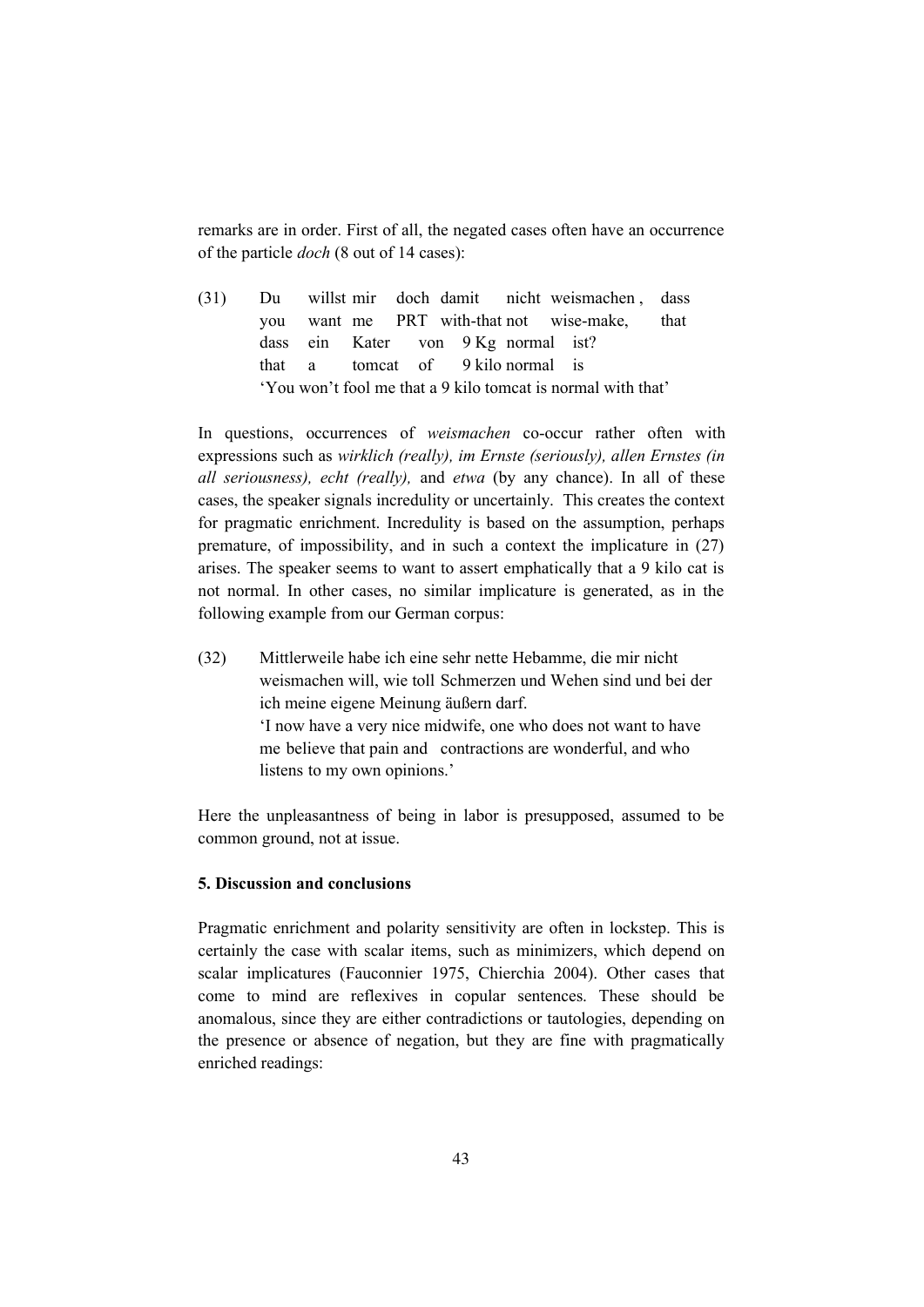- (33) a. John is not himself today. [either a contradiction or pragmatically enriched as: not his usual self]
	- b. At the farm, John can be himself. [tautology or pragmatically enriched as: be his true self]

Somewhat more similar to the topic of this talk is the following case of pragmatic enrichment in Dutch:

| (34) |  |  |                                        | a. Je hoort mij niet zeggen dat hij onschuldig is |  |
|------|--|--|----------------------------------------|---------------------------------------------------|--|
|      |  |  |                                        | you hear me not say that he innocent is           |  |
|      |  |  | 'You won't hear me say he is innocent' |                                                   |  |
|      |  |  |                                        | b. Ik hoor je niet zeggen dat hij onschuldig is.  |  |

I hear you not say that he innocent is 'I am not hearing you say that he is innocent'

In (34a), the most straightforward interpretation is one in which *horen zeggen* is a futurate reading of the simple present, and there is some form of pragmatic enrichment going on. The speaker cannot promise she or he won't pronounce the "him" innocent, presumably because they are convinced of the opposite. So the implicature is: He is not innocent. On the other hand, (34b) is most plausibly translated as a describing the present, stating that the speaker is not hearing a pronouncement of innocence at the moment. The enriched meaning in (34a) requires negation, the compositional interpretation in (34b) does not. As with *wijsmaken*, the property of subject indiscriminacy holds. A corpus search (using the same Lassy newspaper corpus as for our data on *wijsmaken*) yielded the following subject-indirect object pairs for all cases where an implicature-reading was deemed possible:

| $SUBJ-IO$             | translation            | #  |
|-----------------------|------------------------|----|
| je mij                | you me                 | 88 |
| je me                 | you me [weak]          | 33 |
| u m11                 | you [polite] me        | 19 |
| u me                  | you, me [weak]         |    |
| u ons                 | you [polite], us       | 3  |
| e ons                 | you us                 |    |
| je <i>proper name</i> | you <i>proper name</i> |    |
| men me                | one me                 |    |

Table 7: subject-object combinations of negated *horen zeggen* 'hear say'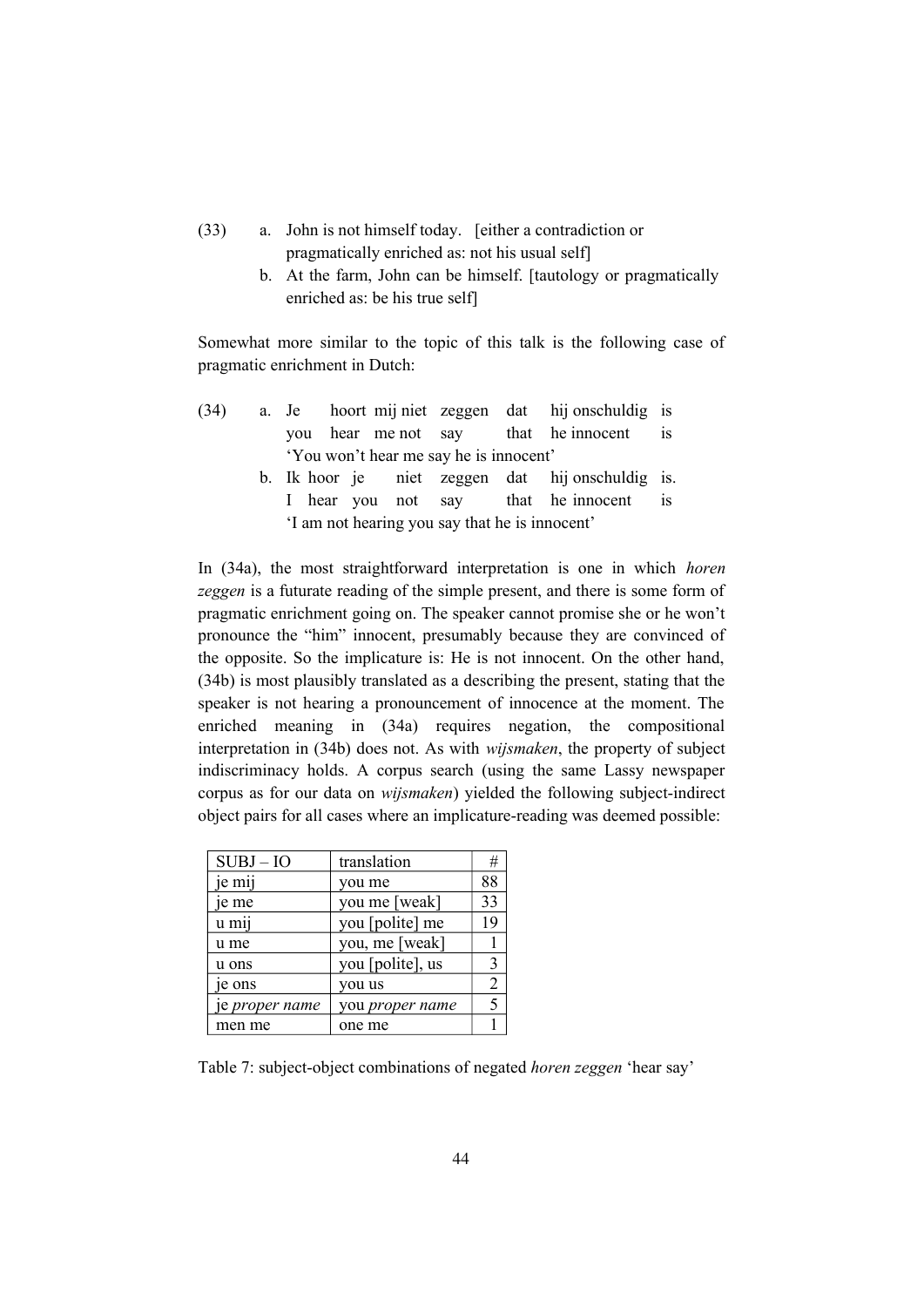In conclusion: the Dutch verb of deception *wijsmaken* and to a lesser extent also its German counterpart *weismachen* have developed a use in negative future-oriented sentences in which they generate an implicature of disbelief on the part of the person denoted by the indirect object. This entails a shift from the basic meaning as a verb of communication to a verb of cognition. Most commonly, the person whose disbelief is reported is the speaker, but when the indirect object is third-person, the point of view of a third-person entity is conveyed. In frameworks such as HPSG and construction grammar, such complex interactions of lexical meaning, argument structure, tense and negation with pragmatics are not just expected, but form part of the raison d'être of the constructionalist enterprise.

#### **References**

- Chierchia, Gennaro. 2004. Scalar implicatures, polarity phenomena, and the syntax/pragmatics interface. In: Adriana Belletti (ed.) *Structures and Beyond. The Cartography of Syntactic Structure,* vol. 3, 39-103. Oxford University Press, Oxford.
- Chierchia, Gennaro. 2019. Factivity Meets Polarity: On Two Differences Between Italian Versus English Factives. In: Daniel Altshuler & Jessica Rett (eds.) *The Semantics of Plurals, Focus, Degrees, and Times*, 111- 134. Springer, Cham.
- Duffley, Patrick & Pierre Larrivée. 2019. The use of *any* with factive predicates. *Linguistics*, *57*(1), 195-219.
- Fauconnier, Gilles. 1975. Pragmatic scales and logical structure. *Linguistic inquiry* 6(3), 353-375.
- von Fintel, Kai. 1999. NPI licensing, Strawson entailment, and context dependency. *Journal of semantics* 16(2), 97-148.
- Giannakidou, Anastasia. 2006. Only, emotive factive verbs, and the dual nature of polarity dependency. *Language* 82(3), 575-603.
- Hoeksema, Jack. 2012. On the natural history of negative polarity items. *Linguistic Analysis* 38(1/2), 3-33.
- Hoeksema, Jack. 2017. Neg-raising and long-distance licensing of negative polarity items. In: Debra Ziegeler & Bao Zhiming, eds., *Negation and contact: With special focus on Singapore English*, 33-61. Amsterdam: John Benjamins.